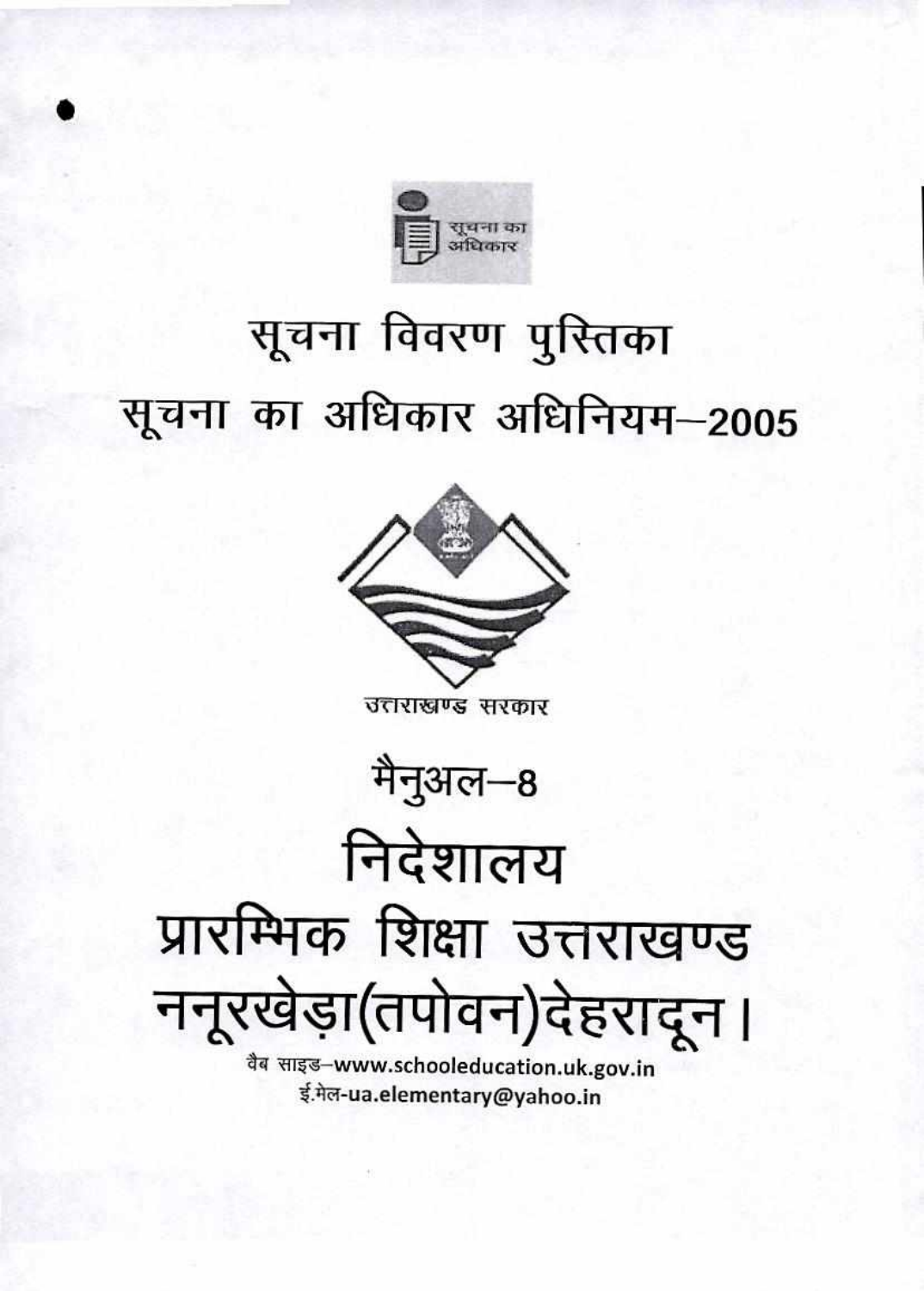मैनुअल—8 लोक प्राधिकरण से सम्बन्धित संक्षिप्त विवरण –

उत्तर प्रदेश पुर्नगठन के समय उत्तराखण्ड के जनपदों में प्राथमिक शिक्षा (कक्षा 1-5) हेतु जिला प्राथमिक शिक्षा कार्यक्रम-III संचालित था। उक्त कार्यक्रम .<br>हरिद्वार, टिहरी, उत्तरकाशी, पिथौरागढ़, चम्पावत, एवं बागेश्वर में वर्ष 2000 से संचालित था। 09 नवम्बर, 2000 को उत्तराखण्ड राज्य के अस्तित्व में आने के उपरान्त राज्य परियोजना निदेशक, उत्तर प्रदेश द्वारा केन्द्र सरकार से कार्यक्रम को उत्तराखण्ड राज्य द्वारा संचालित किये जाने के सन्दर्भ में निवेदन किया। उक्त हेतु मानव संसाधन मन्त्रालय, भारत सरकार, नई दिल्ली में 27 नवम्बर, 2000 की बैठक में लिए गये निर्णय के अनुक्रम में डी0पी0ई0पी0-III के संचालन के लिए "उत्तराखण्ड सभी के लिए शिक्षा परिषद" का पंजीकरण सोसाइटी रजिस्टेशन एक्ट के अन्तर्गत दिनांक 17 फरवरी, 2001 को किया गया। परिषद द्वारा डी0पी0ई0पी0 -III सर्व शिक्षा अभियान, साक्षरता प्रकोष्ठ को संचालित किया जा रहा है। क्षेत्राधिकार- इस सोसायटी का कार्यक्षेत्र समस्त उत्तराखण्ड प्रदेश है।

सोसायटी कार्यालय- पंजीकृत परिषद का कार्यालय ननूरखेड़ां, पो0ओ0-तपोवन, देहरादून में स्थापित है।

परिषद के उद्देश्य- परिषद स्वायत एवं स्वतंत्र संस्था के रूप में शैक्षिक परियोजनायें– जैसे जिला प्राथमिक शिक्षा कार्यक्रम–III तथा सर्व शिक्षा अभियान जो भारत सरकार द्वारा प्रयोजित हैं को उत्तराखण्ड में संचालित किया जायेगा।

परिषद का उद्देश्य प्राथमिक, माध्यमिक, उच्च प्राविधिक, व्यवसायिक, कम्प्यूटर, अनौपचारिक, वैकल्पिक व नवाचारी, साक्षरता कार्यक्रम जैसे शैक्षिक कार्यक्रमों से समाज के सामाजिक एवं सांस्कृतिक दशाओं में परिवर्तन लाना है। इन क्षेत्रों में उद्देश्य की प्राप्ति हेतु परिषद निम्नलिखित क्रियान्वित करेगी-

1- शिक्षा के सार्वभौमिकरण को एक संगठित एवं समन्वित कार्यक्रम के रूप में अपनायेगी।

2- युवाओं के लिए सत्त् शिक्षा और कौशल विकसित कार्यक्रम।

3- महिलाओं को सामर्थ्यवान बनाने हेतु बालिका शिक्षा पर विशेष ध्यान दिया जायेगा।

4– समाज के अपवंचित वर्ग के बालक/बालिकाओं को समान शैक्षिक सुविधायें उपलब्ध कराने के लिए आवश्यक उपाय किये जायेंगे।

5– 6–14 आयु वर्ग के शारीरिक एवं मानसिक रूप से अक्षम बच्चों को शिक्षा ग्रहण करने हेत सहायता उपकरण सहायता के रूप में उपलब्ध कराये जायेंगे।

6-शैक्षिक गतिविधियों में संस्कृति, पर्यटन, संवादों का आदान-प्रदान, कम्प्यूटर तकनीकी, विज्ञान और पर्यावरण तथा सामाजिक न्याय के मूल्यों पर विशेष बल दिया जायेगा।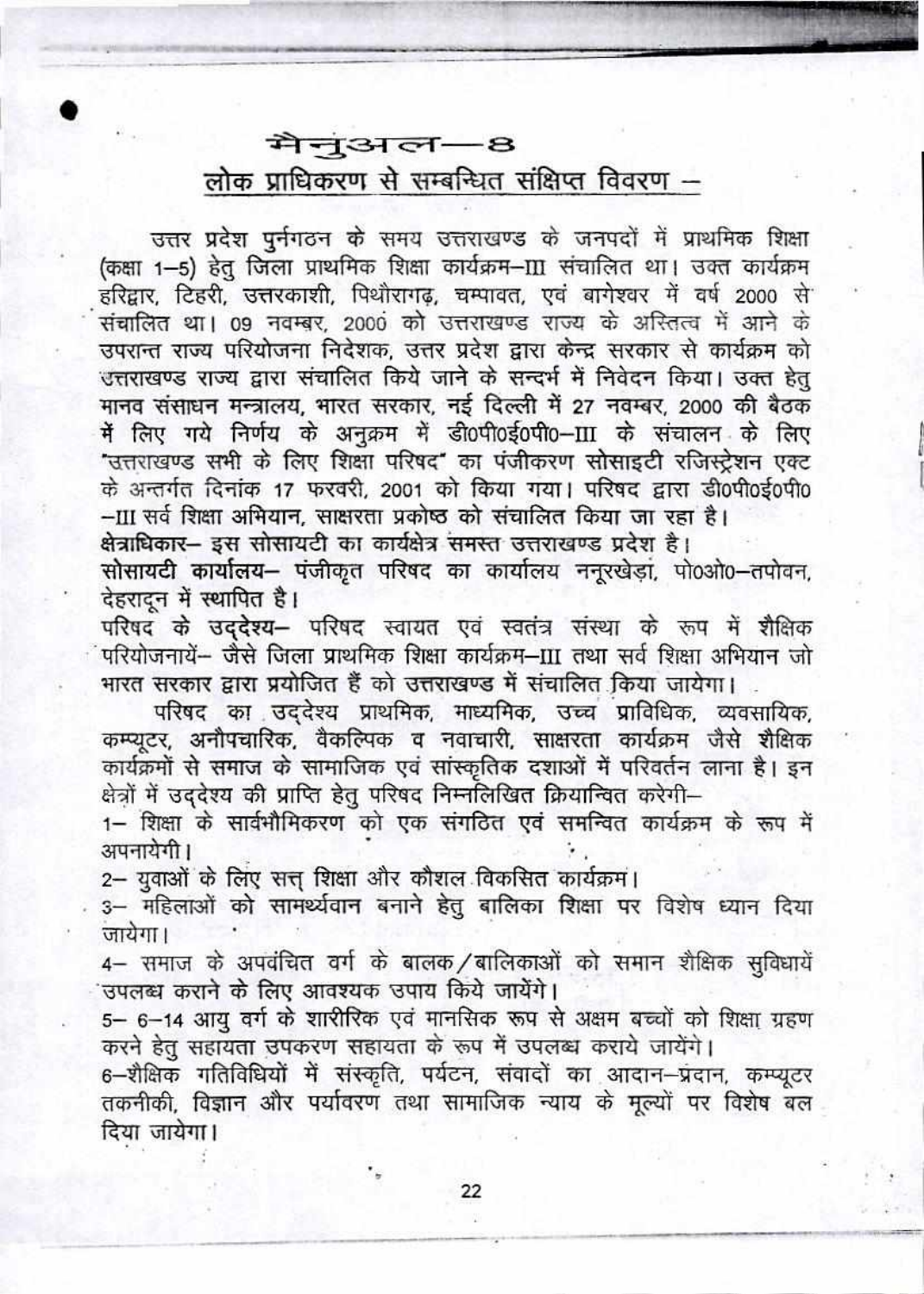कृत्य और कर्त्तव्य:-- उक्त उद्देश्यों की पूर्ति के लिए परिषद कार्यालय विभिन्न संस्थाओं, एजेन्सी और व्यक्तियों के संयोग और समर्थन से निम्नलिखित कृत्य और कर्तव्यों का निर्वहन करता है-

.1- परिषद द्वारा बिन्दू-4 में दर्शाये गये विशेष उद्देश्यों की पूर्ति हेतु समस्त आवश्यक गतिविधियाँ क्रियान्वित की जायेगी।

2- महिला तथा बाल कल्याण, बाल विकास, स्वास्थ्य, समाज कल्याण, जनजाति कल्याण, जल निगम तथा इसी प्रकार की अन्य स्वायतशासी संस्थाओं, केन्द्र तथा राज्य सरकार की सहभागिता से प्रशासकीय तंत्र का वांछित सशक्तिकरण किया जायेगा ।

3- परियोजना के क्रियान्वयन हेतु परियोजना जिला टास्क फोर्स, जिला विकास खण्ड, न्यायपंचायत तथा ग्राम स्तर पर व्यवस्थायें सुनिश्चित कर आवश्यक शक्तियों का हस्तान्तरण किया जायेगा ताकि वे अपने दायित्वों का निर्वहन कर सकें।

4- शिक्षा के उन्नयन तथा विकास हेतु प्रतिबद्ध शैक्षिक संस्थाओं, स्वैच्छिक संस्थाओं, अध्यापकों और व्यक्तियों का सक्रिय प्रतिभागिता सुनिश्चित की जायेगी साथ ही आर्थिक सहायता भी प्रदान की जायेगी।

.5– प्रशिक्षण जागरूकता कार्यक्रम द्वारा औपचारिक तथा अनौपचारिक शिक्षा में प्रभावकारी विकेन्द्रीयकरण किया जायेगा और इसके लिए समुचित औपचारिक ढांचे की भी व्यवस्था की जायेगी।

6- परिषद के उद्देश्यों को प्राप्त करने के लिए अध्यापकों की सृजनात्मक सहभागिता प्रशिक्षणों के माध्यम से प्राप्त की जायेगी।

7- प्राथमिक विद्यालयी, अनौपचारिक, वैकल्पिक एवं नवाचारी शिक्षा व्यवस्था में प्रयोगात्मक और नवाचारी कार्यक्रम प्रारम्भ किये जायेंगे।

8-उत्तरदायी और लचीली जनशक्ति नियोजन के लिए समुचित आँकड़े और एजुकेशन मैनेजमेंट एण्ड इन्फॉरमेशन सिस्टम को व्यवस्थित किया जायेगा ताकि नामांकन और समुचित अध्यापक छात्र अनुपात बनाया जा सके।

9- शिक्षा तथा शैक्षिक प्रबन्धन से सम्बन्धित शोध और अध्ययनों को प्रोत्साहित किया जायेगा।

.10– तकनीकी सन्दर्भ सहायता को सुनिश्चित किया जायेगा।

11- राज्य सरकार तथा शिक्षा विभाग के विभिन्न शैक्षिक कार्यक्रमों का क्रियान्वयन किया जायेगा।

12- शिक्षा सम्बन्धित कार्यक्रमों हेतु सेमिनार, सिम्पोसिया, कार्यशाला का आयोजन किया जायेगा।

13- शिक्षण अधिगम सामग्री को तैयार करना तथा उनका शैक्षिक क्रियाओं में प्रयोग किया जायेगा।

14- प्राथमिक, माध्यमिक एवं उच्च शिक्षा के क्षेत्र में कार्य करने वाले प्रशिक्षण संस्थाओं, विश्वविद्यालयों, राष्ट्रीय एवं अर्न्तराज्यीय संस्थाओं के साथ सहयोग, समन्वयन तथा अन्तर सामंजस्य स्थापित किया जायेगा।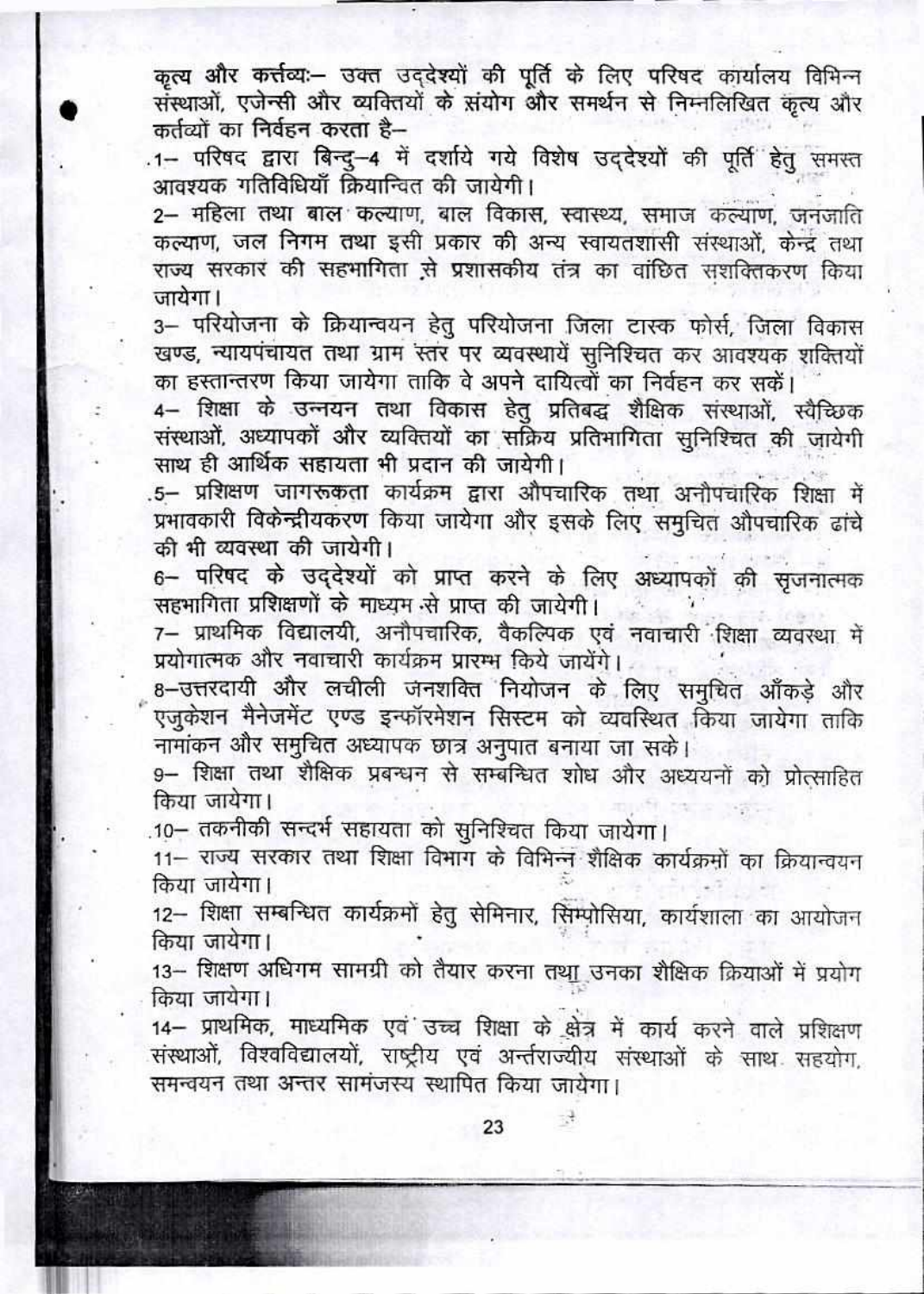15- सचल सामुदायिक पुस्तकालयों का स्कूल, कॉलेज में संचालन हेतु क्रमबद्ध व्यवस्था को सुनिश्चित किया जायेगा।

16- परिषद में शैक्षिक, तकनीकि, प्रबन्धकीय व प्रशासकीय और अन्य पदों का सजन करना तथा परिषद के आदेशों और नियमों, के अनुसार उनका भुगतान किया सायेगा।

17- परिषद के कार्यों के संचालन हेतु नियमों, आदेशों व उपनियमों को बनाना तथा समय-2 पर आवश्यकतानुसार उनमें संशोधन किया जायेगा।

18- अनुदान की धनराशि प्रतिभूति और किसी भी प्रकार की सम्पत्ति को लेना तथा देना और परिषद से सम्बन्धित किसी स्थायी निधि वाले ट्रस्ट का प्रबन्धन, कोष और दान को ग्रहण किया जायेगा।

19- स्वीकृत बजट का व्यय वित्तीय नियमों, औचित्य एवं मितव्ययता के साथ किया खाक्षेण ।

20- परिषद के वार्षिक रिपोर्ट एवं लेखों को तैयार किया जायेगा।

21- परिषद के उद्देश्यों की पूर्ति एवं क्रियान्वयन हेतु चल तथा अचल सम्पत्ति को अर्थ्य करना, किराये, लीज पर लेना, निर्माण करना तथा उस पर निर्माण एवं पर्नर्मिमाण किया जायेगा।

22- परिषद द्वारा अपने उददेश्यों की प्राप्ति हेतु उन सभी कार्य उपायों को अपनाया जयेगा जो छसे आवश्यक प्रतीत होते हों।

4- संबद्ध संस्था की मुमिका - कार्य कारिणी

5- स्वरूप एवं वर्तमान सदस्य- सोसायटी पंजीकरण एक्ट (एक्ट न0 21 ऑफ 1860) सन् 1860 के अन्तर्गत परिषद की कार्यकारिणी समिति के सदस्यों के नाम, पता, व्यवसाय, यदनाम जो कि परिषद के नियमों और आदेशों में कार्य करने के लिए अधिकृत हैं, का विवरण भिम्नवत हैं-

| ा. -मुख्य सचिव, उत्तराखण्ड शासन   | अध्यक्ष पदेन   |
|-----------------------------------|----------------|
| ॥ सचिव, शिक्षा, उत्तराखण्ड शासन   | उपाध्यक्ष पदेन |
| ॥.    सचिव अथवा उनके द्वारा नामित |                |

iv. वित्त एवं नियोजन, उत्तराखण्ड शासन सदस्य पदेन

सचिव, ग्राम्य विकास एवं पंचायती राज, उत्तराखण्ड शासन  $\mathbf{v}$ .

|                                                                 |  | सदस्य पदन  |                   |
|-----------------------------------------------------------------|--|------------|-------------------|
| vi, अपर सचिव, शिक्षा, उत्तराखण्ड शासन                           |  | सदस्य पदेन |                   |
| vii.   शिक्षा निदेशक, विद्यालयी शिक्षा, उत्तराखण्ड  —           |  |            | सदस्य पदेन।       |
| viii.  अपर शिक्षा निदेशक, विद्यालयी शिक्षा उत्तराखण्ड  —        |  | सदस्य पदेन |                   |
| ix. संयुक्त निदेशक, तकनीकी शिक्षा, उत्तराखण्ड                   |  | सदस्य पदेन |                   |
| x. राज्य परियोजना निर्देशक समी के लिए शिक्षा परिषद, उत्तराखण्ड- |  |            |                   |
|                                                                 |  |            | संदररा संचित पटेन |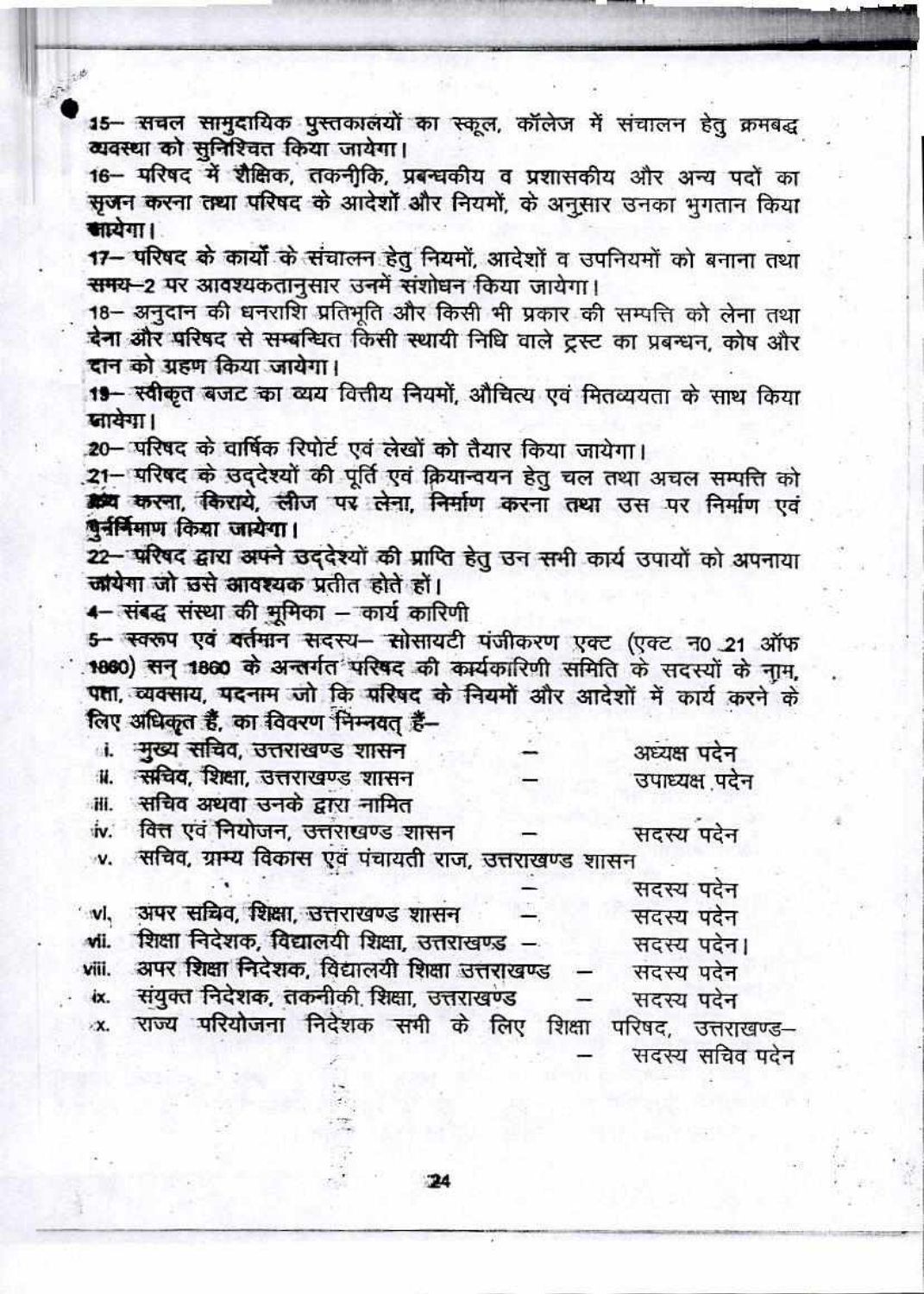## कार्यकारिणी समिति का विस्तृत विवरण

| i.    | मुख्य सचिव, उत्तराखण्ड शासन                                                | अध्यक्ष पदेन   |
|-------|----------------------------------------------------------------------------|----------------|
| ii.   | सचिव, शिक्षा, उत्तराखण्ड शासन                                              | उपाध्यक्ष पदेन |
| iii.  | सचिव अथवा उनके द्वारा नामित एक सदस्य                                       | सदस्य पदेन     |
|       | वित्त एवं नियोजन, उत्तराखण्ड शासन                                          |                |
| iv.   | सचिव, ग्राम्य विकास एवं पंचायती राज, उत्तराखण्ड शासन                       | सदस्य पदेन     |
| v.    | अपर सचिव, शिक्षा, उत्तराखण्ड शासन                                          | सदस्य पदेन     |
| vi.   | शिक्षा निदेशक, विद्यालयी शिक्षा, उत्तराखण्ड                                | सदस्य पदेन     |
| vii.  | अपर शिक्षा निदेशक, विद्यालयी शिक्षा, उत्तराखण्ड                            | सदस्य पदेन     |
|       | निदेशक अथवा उनके द्वारा नामित एक सदस्य                                     |                |
| viii. | महिला एवं बाल विकास विभाग, उत्तराखण्ड                                      | सदस्य पदेन     |
| ix.   | अध्यक्ष द्वारा चक्रीय क्रम में नामित                                       | सदस्य          |
|       | जिला टास्क फोर्स के दो अध्यक्ष                                             |                |
| x.    | अध्यक्ष द्वारा चक्रीय क्रम में नामित                                       | सदस्य          |
|       | जिला परियोजना समिति के दो अध्यक्ष                                          |                |
| xi.   | केन्द्र सरकार द्वारा नामित तीन सदस्य                                       | सदस्य          |
| xii.  | राज्य सरकार द्वारा नामित दो                                                | सदस्य          |
|       | अकादमिक/तकनीकि संस्थाओं के निदेशक/प्रतिनिधि                                |                |
| xiii. | केन्द्र एवं राज्य सरकार द्वारा नामित दो शिक्षा विद                         | सदस्य          |
|       | जो शिक्षा के क्षेत्र में अपने कार्य के प्रति जाने जाते हो                  | सदस्य          |
| xiv.  | केन्द्र एवं राज्य सरकार द्वारा दो महिलायें--                               |                |
|       | जो महिलाओं के विकास एवं शिक्षा के क्षेत्र में किसे गये कार्य के प्रति जाने |                |
|       | जाते हों                                                                   |                |
| xv.   | स्वयं सेवी संस्थाओं के नामित तो प्रतिनिधि जो                               |                |

राज्य में प्रारम्भिक शिक्षा तभा साक्षरता के क्षेत्र में परियोजना कार्यक्रमों के संचालन के लिए सोसाइटी रजिस्ट्रेसन एक्ट 1860 के अर्न्तगत उत्तराखण्ड सभी के लिए शिक्षा परिषद का गठन किया गया है। कार्यक्रम के सफल संचालन एवं अनुश्रवण हेतु परिषद में निम्नलिखित समितियों का गठन किया गया है।

91

समितियों का विवरण:--

1.परिषद की साधारण सभा सभापति

> उपसभापति सदस्य सचिव

मा0 मुख्य मन्त्री, उत्तराखण्ड मा0 शिक्षा मन्त्री, उत्तराखण्ड सचिव, शिक्षा, उत्तराखण्ड शासन।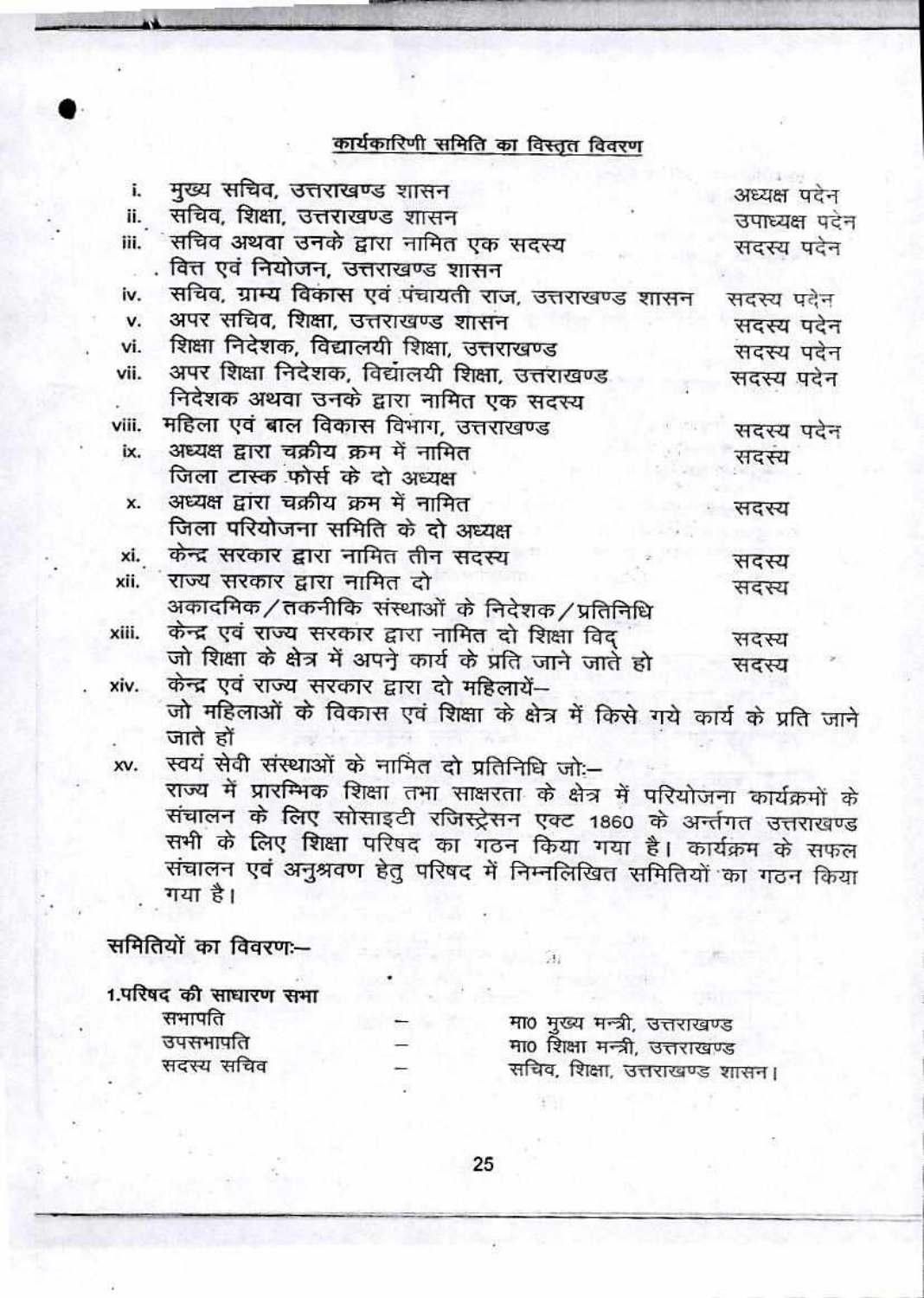15- सचल सामुदायिक पुस्तकालयों का स्कूल, कॉलेज में संचालन हेतु क्रमबद्ध व्यवस्था को सुनिश्चित किया जायेगा।

16- मरिषद में शैक्षिक, तकनीकि, प्रबन्धकीय व प्रशासकीय और अन्य पदों का सजन करना तथा परिषद के आदेशों और नियमों, के अनुसार उनका भुगतान किया सायेगा।

17- परिषद के कार्यों के संचालन हेतु नियमों, आदेशों व उपनियमों को बनाना तथा समय-2 पर आवश्यकतानुसार उनमें संशोधन किया जायेगा।

18- अनुदान की धनराशि प्रतिभूति और किसी भी प्रकार की सम्पत्ति को लेना तथा देना और परिषद से सम्बन्धित किसी स्थायी निधि वाले ट्रस्ट का प्रबन्धन, कोष और दान को ग्रहण किया जायेगा।

19-स्वीकृत बजट का व्यय वित्तीय नियमों, औचित्य एवं मितव्ययता के साथ किया स्ताक्षेपा ।

20- परिषद के वार्षिक रिपोर्ट एवं लेखों को तैयार किया जायेगा।

21- परिषद के उद्देश्यों की पूर्ति एवं क्रियान्वयन हेतु चल तथा अचल सम्पत्ति को डर्ष्य करना, किराये, लीज पर लेना, निर्माण करना तथा उस पर निर्माण एवं पर्ननिमाण किया जायेगा।

22- परिषद द्वारा अपने उद्देश्यों की प्राप्ति हेतु उन सभी कार्य उपायों को अपनाया च्चयेगा जो छसे आवश्यक प्रतीत होते हों।

4- संबद्ध संस्था की भूमिका - कार्य कारिणी

5- स्वरूप एवं वर्तमान सदस्य- सोसायटी मंजीकरण एक्ट (एक्ट न0 21 ऑफ 1860) सन् 1860 के अन्तर्गत परिषद की कार्यकारिणी समिति के सदस्यों के नाम, पता, व्यवसाय, मदनाम जो कि मरिषद के नियमों और आदेशों में कार्य करने के लिए अधिकत हैं. का विक्रण भिम्नवत हैं-

| ा. मुख्य सचिव, उत्तराखण्ड शासन                          | अध्यक्ष पदेन   |
|---------------------------------------------------------|----------------|
| ॥ सचिव, शिक्षा, उत्तराखण्ड शासन                         | उपाध्यक्ष पदेन |
| ा॥.   सचिव अथवा उनके द्वारा नामित                       |                |
| w. वित्त एवं नियोजन, उत्तराखण्ड शासन                    | सदस्य पदेन     |
| ». सचिव, ग्राम्य विकास एवं पंचायती राज, उत्तराखण्ड शासन |                |
|                                                         | सदस्य पदेन     |

| wi, अपर सचिव, शिक्षा, उत्तराखण्ड शासन  —                      | सदस्य पदेन      |
|---------------------------------------------------------------|-----------------|
| wii. शिक्षा निदेशक, विद्यालयी शिक्षा, उत्तराखण्ड -            | सदस्य पदेन।     |
| viii. अपर शिक्षा निदेशक, विद्यालयी शिक्षा उत्तराखण्ड –        | सदस्य पदेन      |
| ix.     संयुक्त निदेशक, तकनीकी शिक्षा,  उत्तराखण्ड          — | सदस्य पदेन      |
| x. राज्य परियोजना निदेशक सभी के लिए शिक्षा परिषद, उत्तराखण्ड  |                 |
|                                                               | सदस्य सचिव पर्द |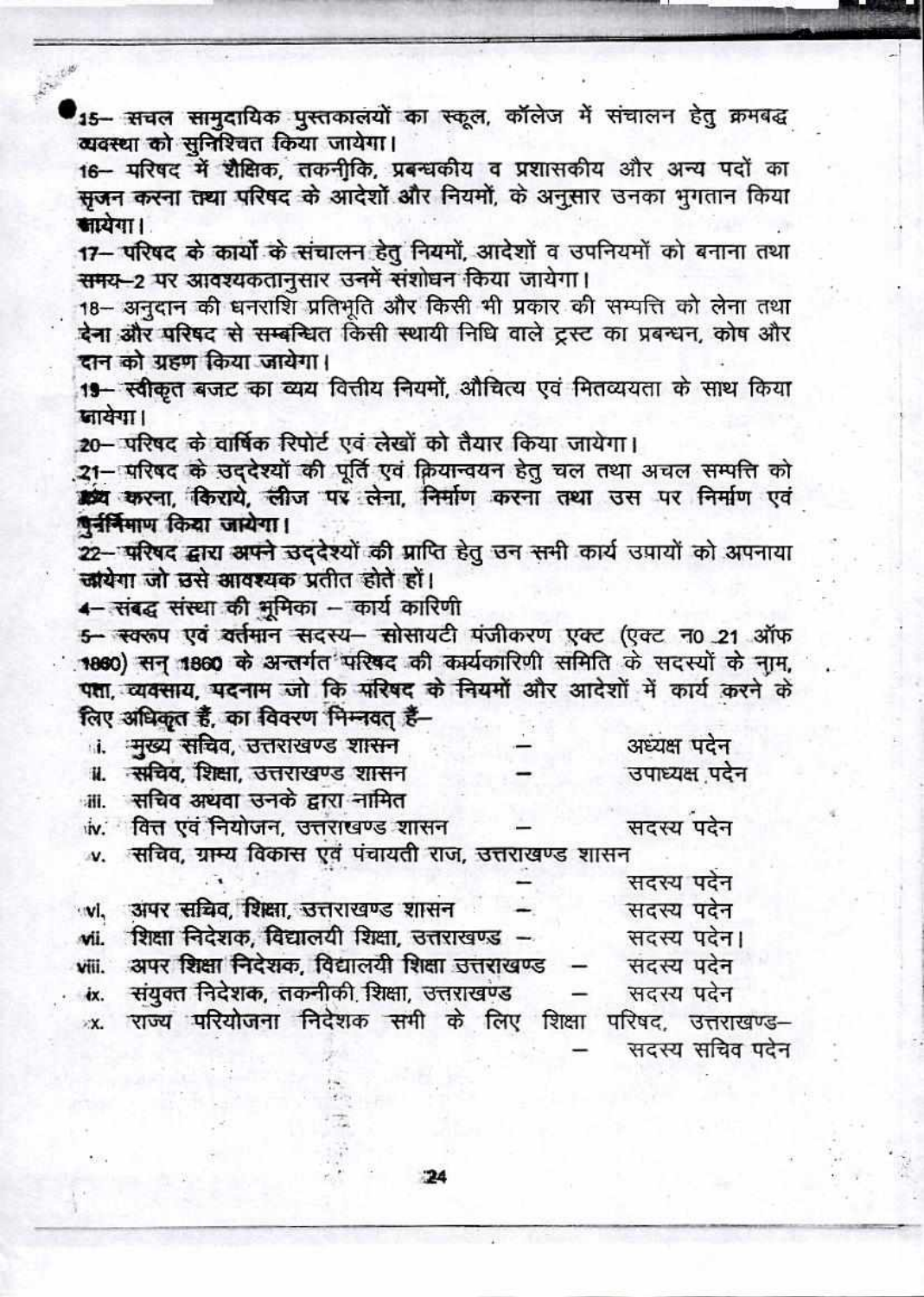## कार्यकारिणी समिति का विस्तृत विवरण

| i.    | मुख्य सचिव, उत्तराखण्ड शासन                                                     | अध्यक्ष पदेन   |
|-------|---------------------------------------------------------------------------------|----------------|
| ii.   | सचिव, शिक्षा, उत्तराखण्ड शासन                                                   | उपाध्यक्ष पदेन |
| iii.  | सचिव अथवा उनके द्वारा नामित एक सदस्य                                            | सदस्य पदेन     |
|       | वित्त एवं नियोजन, उत्तराखण्ड शासन                                               |                |
| iv.   | सचिव, ग्राम्य विकास एवं पंचायती राज, उत्तराखण्ड शासन                            | सदस्य पदेन     |
| v.    | अपर सचिव, शिक्षा, उत्तराखण्ड शासन                                               | सदस्य पदेन     |
| vi.   | शिक्षा निदेशक, विद्यालयी शिक्षा, उत्तराखण्ड                                     | सदस्य पदेन     |
| vii.  | अपर शिक्षा निदेशक, विद्यालयी शिक्षा, उत्तराखण्ड                                 | सदस्य पदेन     |
|       | निदेशक अथवा उनके द्वारा नामित एक सदस्य                                          |                |
| viii. | महिला एवं बाल विकास विभाग, उत्तराखण्ड                                           | सदस्य पदेन     |
| ix.   | अध्यक्ष द्वारा चक्रीय क्रम में नामित                                            | सदस्य          |
|       | जिला टास्क फोर्स के दो अध्यक्ष                                                  |                |
| x.    | अध्यक्ष द्वारा चक्रीय क्रम में नामित                                            | सदस्य          |
|       | जिला परियोजना समिति के दो अध्यक्ष                                               |                |
| xi.   | केन्द्र सरकार द्वारा नामित तीन सदस्य                                            | सदस्य          |
| xii.  | राज्य सरकार द्वारा नामित दो                                                     | सदस्य          |
|       | अकादमिक/तकनीकि संस्थाओं के निदेशक/प्रतिनिधि                                     |                |
| xiii. | केन्द्र एवं राज्य सरकार द्वारा नामित दो शिक्षा विद                              | सदस्य          |
|       | जो शिक्षा के क्षेत्र में अपने कार्य के प्रति जाने जाते हो                       | सदस्य          |
| xiv.  | केन्द्र एवं राज्य सरकार द्वारा दो महिलायें-                                     |                |
|       | जो महिलाओं के विकास एवं शिक्षा के क्षेत्र में किसे गये कार्य के प्रति जाने      |                |
|       | जाते हों                                                                        |                |
| XV.   | स्वयं सेवी संस्थाओं के नामित दो प्रतिनिधि जो:-                                  |                |
|       | राज्य में प्रारम्भिक शिक्षा तभा साक्षरता के क्षेत्र में परियोजना कार्यक्रमों के |                |
|       | संचालन के लिए सोसाइटी रजिस्ट्रेसन एक्ट 1860 के अर्न्तगत उत्तराखण्ड              |                |
|       | सभी के लिए शिक्षा परिषद का गठन किया गया है। कार्यक्रम के सफल                    |                |
|       | संचालन एवं अनुश्रवण हेतु परिषद में निम्नलिखित समितियों का गठन किया              |                |

गया है।

समितियों का विवरण:--

1.परिषद की साघारण सभा सभापति उपसमापति सदस्य सचिव

मा0 मुख्य मन्त्री, उत्तराखण्ड<br>मा0 शिक्षा मन्त्री, उत्तराखण्ड सचिव, शिक्षा, उत्तराखण्ड शासन।

 $\overline{\chi}$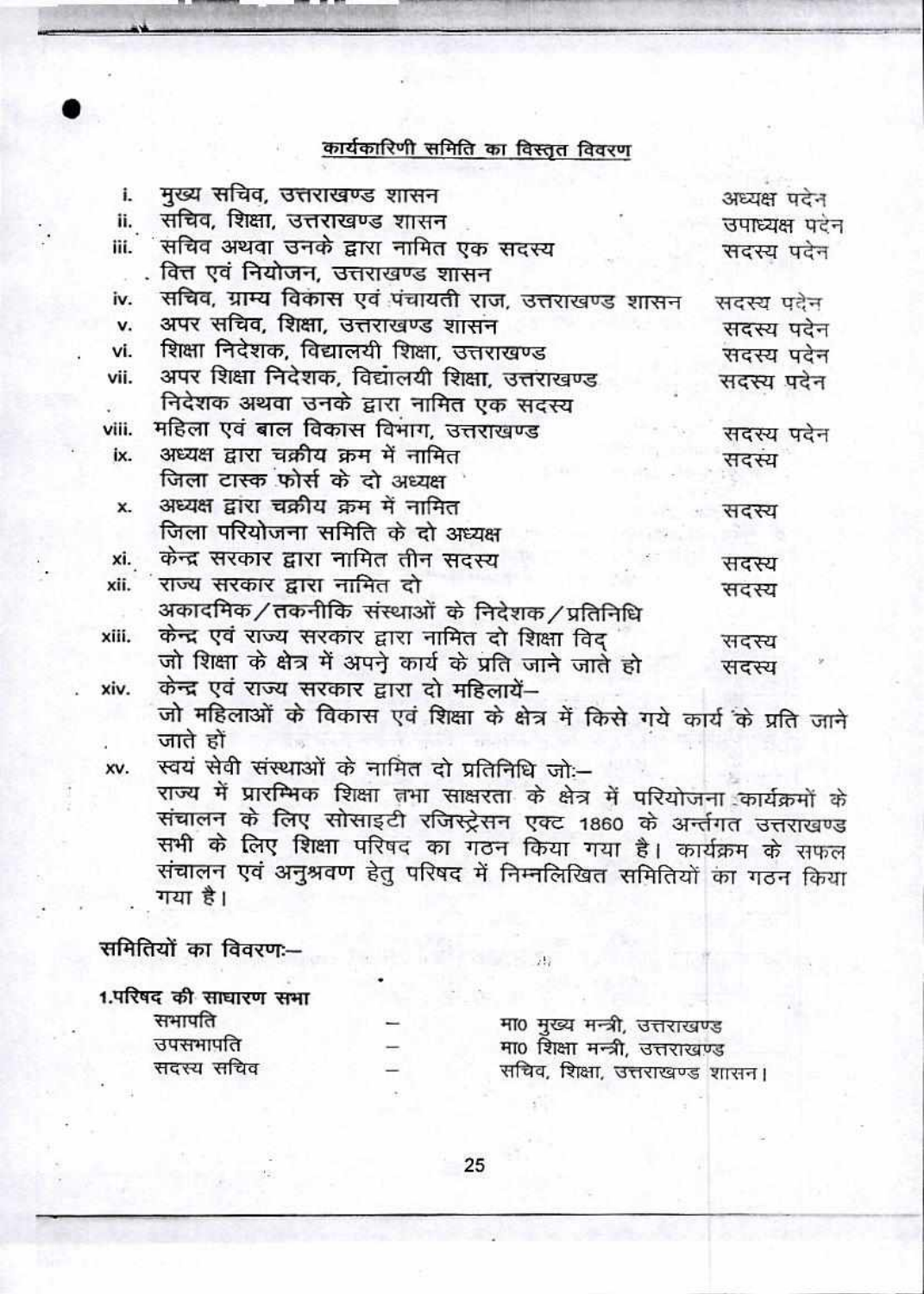· 2.कार्यकारिणी समिति (मुख्य समिति) मुख्य सचिव, उत्तराखण्ड शासन अध्यक्ष सचिव, शिक्षा उपाध्यक्ष सदस्य सचिव राज्य परियोजना निदेशक 3.कार्यक्रम समिति (उप समिति) सचिव, शिक्षा, उत्तराखण्ड शासन अध्यक्ष राज्य परियोजना निदेशक सदस्य सचिव 4. वित्त एवं ग्राण्ट-इन-एड समिति (उप समिति) प्रमुख सचिव, वित्त, उत्तराखण्ड शासन अध्यक्ष राज्य परियोजना निदेशक सदस्य सचिव 5. शोष सलाहकार समिति अध्यक्ष – सचिव, शिक्षा, उत्तराखण्ड शासन सदस्य सचिव राज्य परियोजना निदेशक 6. राज्य सलाहकार समिति निर्माण कार्य 7. अनुभवण एवं मूल्यांकन समिति सचिव, शिक्षा, उत्तराखण्ड शासन अध्यक्ष राज्य परियोजना निदेशक सदस्य सचिव 6- मुख्य अधिकारी का नाम- राज्य परियोजना निदेशक  $(19.27)$ 7— मुख्य कार्यालय तथा अन्य शाखाओं के पते:—

> (A) राज्य परियोजना कार्यालय, उत्तराखण्ड सभी के लिए शिक्षा परिषद, ननूरखेडा, तपोवन, सहस्त्रधारा रोड़, देहरादून।

| ক্ৰত<br>सं0    | जिला           | कार्यालय                                   | पता                                                                    | फोन नं0 |
|----------------|----------------|--------------------------------------------|------------------------------------------------------------------------|---------|
| 01             | हरिद्वार       | जिला परियोजना अधिकारी<br>(SSA) हरिद्वार    | जिला परियोजना कार्यालय (SSA)<br>पुरानी कथहरी, देवपुरा हरिद्वार         | 227384  |
| 02             | चम्पावत        | जिला परियोजना अधिकारी<br>(SSA) चम्पावत     | जिला परियोजना कार्यालय<br>(SSA), गोरल चौड़ रोड़, चम्पावत               | 230614  |
| C <sub>3</sub> | कदप्रयाग       | जिला परियोजना अधिकारी<br>(SSA) रूद्रप्रयाग | जिला परियोजना कार्यालय<br>(SSA), बदी केदार दूरिष्ट लॉज.<br>रूद्रप्रयाग | 233943  |
| 04             | बागेश्वर       | जिला परियोजना अधिकारी<br>(SSA) बागेश्वर    | जिला परियोजना कार्यालय<br>(SSA), तहसील रोड़, बागेश्वर                  | 220653  |
| 05             | नैनीताल        | जिला परियोजना अधिकारी<br>(SSA) नैनीताल     | जिला परियोजना कार्यालय<br>(SSA), मल्लीताल, नैनीताल                     | 232520  |
| O <sub>6</sub> | पिथोरागढ       | जिला परियोजना अधिकारी<br>(SSA) नैनीताल     | जिला परियोजना कार्यालय<br>(SSA), पिथौरागढ                              | 226881  |
| 07             | अल्मोडा        | जिला परियोजना अधिकारी<br>(SSA) अल्मोड़ा    | जिला परियोजना कार्यालय<br>(SSA), जाखन देवी, अल्मोड़ा                   | 237132  |
| 08             | ऊधमसिंह<br>नगर | जिला परियोजना अधिकारी<br>(SSA)<br>रूद्रपुर | जिला परियोजना कार्यालय<br>(SSA), रूद्रपुर                              | 241522  |

(B) अन्य शाखाओं के पते:--